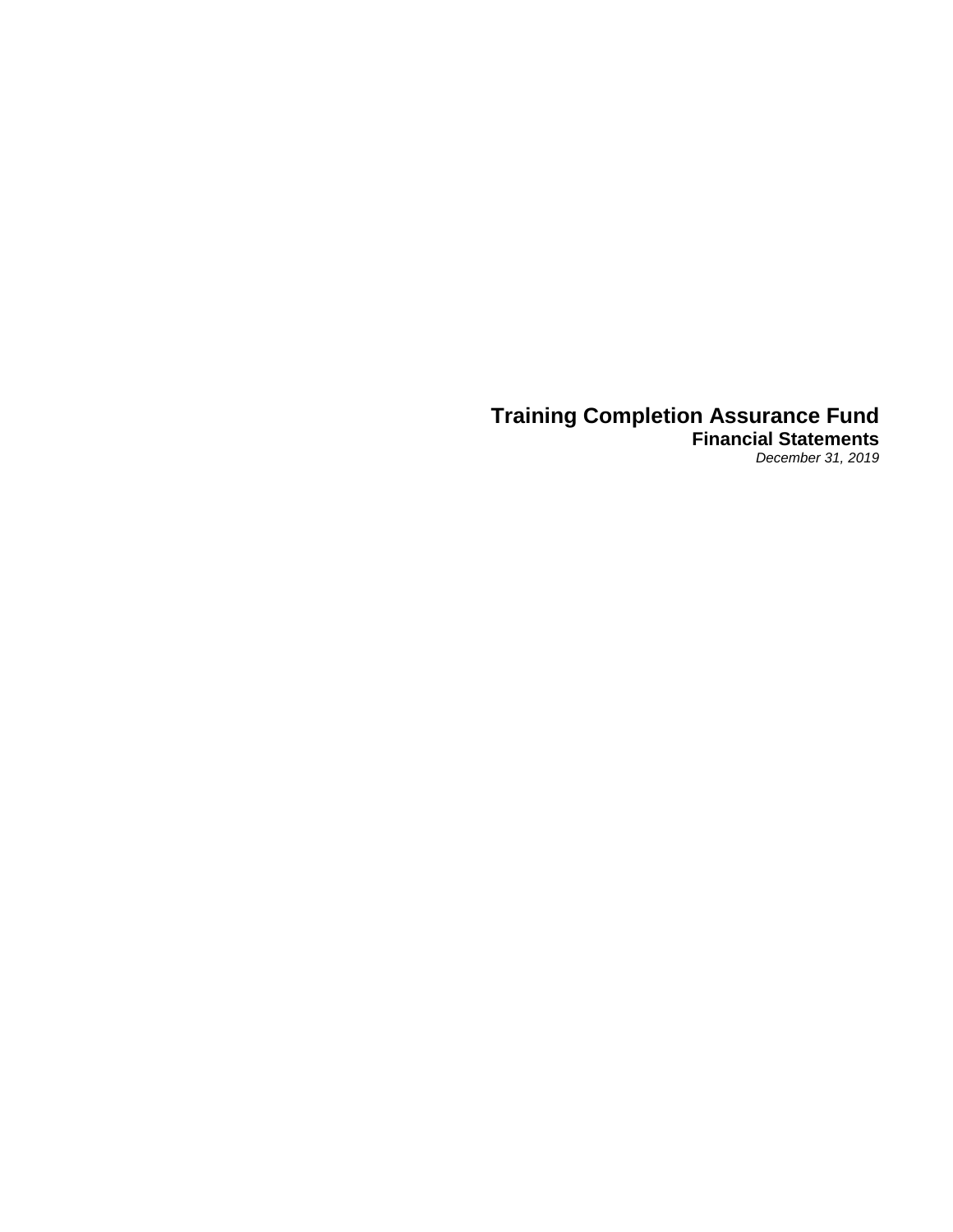## **Independent Auditor's Report Financial Statements**

### Page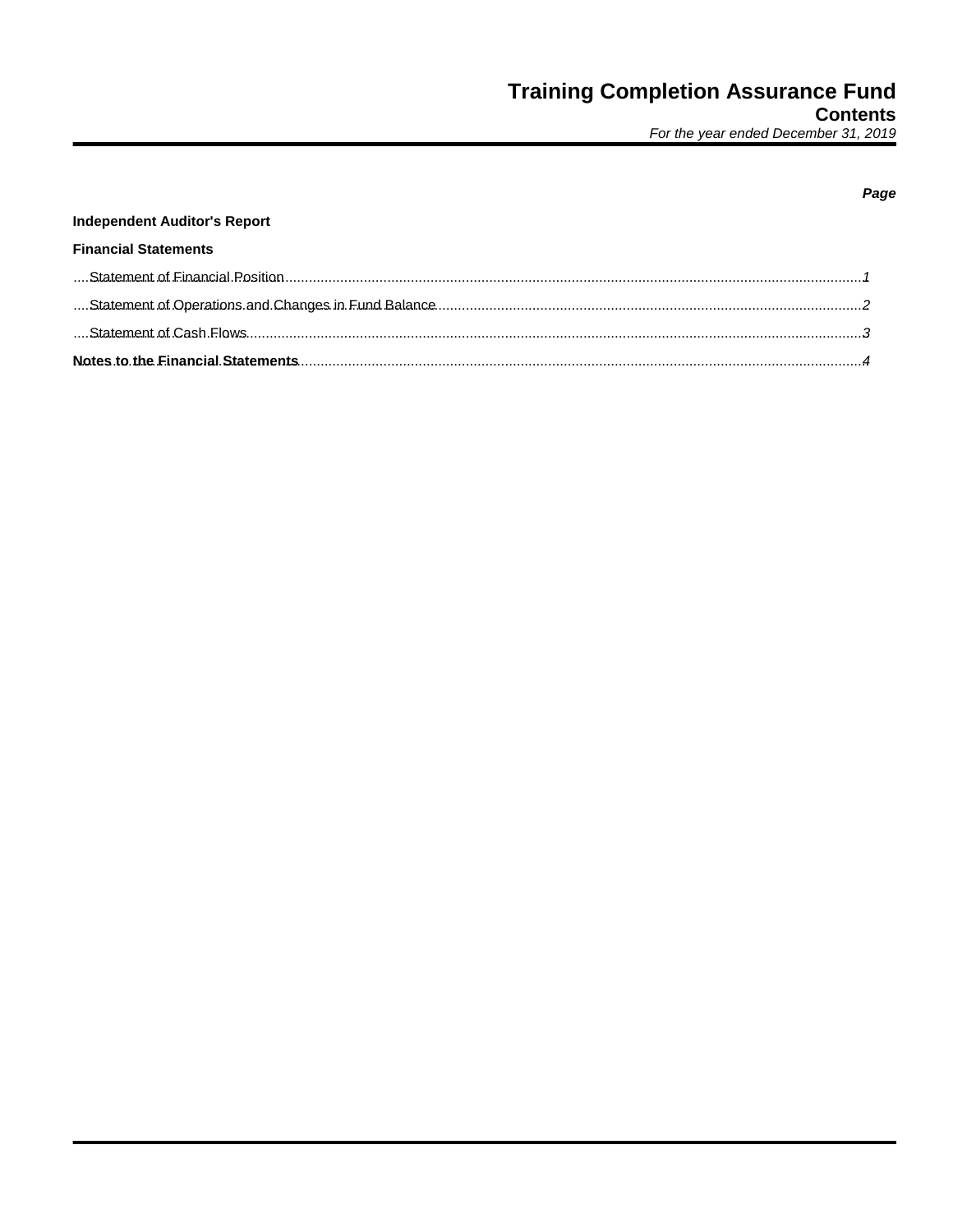To the Superintendent of Private Career Colleges:

#### **Opinion**

We have audited the financial statements of Training Completion Assurance Fund (the "Fund"), which comprise the statement of financial position as at December 31, 2019, and the statements of operations and changes in fund balances and cash flows for the year then ended, and notes to the financial statements, including a summary of significant accounting policies.

In our opinion, the accompanying financial statements present fairly, in all material respects, the financial position of the Fund as at December 31, 2019, and the results of its operations and its cash flows for the year then ended in accordance with Canadian public sector accounting standards.

#### **Basis for Opinion**

We conducted our audit in accordance with Canadian generally accepted auditing standards. Our responsibilities under those standards are further described in the Auditor's Responsibilities for the Audit of the Financial Statements section of our report. We are independent of the Fund in accordance with the ethical requirements that are relevant to our audit of the financial statements in Canada, and we have fulfilled our other ethical responsibilities in accordance with these requirements. We believe that the audit evidence we have obtained is sufficient and appropriate to provide a basis for our opinion.

#### **Emphasis of Matter - Comparative Information**

We draw attention to Note 2 to the financial statements which describes that the Fund adopted Canadian public sector accounting standards on January 1, 2019 with a transition date of January 1, 2018. These standards were applied retrospectively by management to the comparative information in these financial statements, including the statement of financial position as at December 31, 2018 and January 1, 2018, and the statements of operations and changes in fund balances, and cash flows for the year ended December 31, 2018 and related disclosures. We were not engaged to report on the restated comparative information, and as such, it is unaudited. Our opinion is not modified in respect of this matter.

#### **Unaudited Supplementary Information**

Information related to the target fund balance and the aggregate highest monthly prepaid unearned revenue for the sector for the year is included in Note 5 to the financial statements. This supplementary information has not been audited as it is not required by Canadian public sector accounting standards and is not integral to the financial statements of the Fund. Our opinion is not modified in respect of this matter.

#### **Other Matter**

The financial statements of the Fund for the year ended December 31, 2018 were audited by another auditor who expressed an unmodified opinion on those statements on September 10, 2019.

#### **Responsibilities of Management and Those Charged with Governance for the Financial Statements**

Management is responsible for the preparation and fair presentation of the financial statements in accordance with Canadian public sector accounting standards, and for such internal control as management determines is necessary to enable the preparation of financial statements that are free from material misstatement, whether due to fraud or error.

In preparing the financial statements, management is responsible for assessing the Fund's ability to continue as a going concern, disclosing, as applicable, matters related to going concern and using the going concern basis of accounting unless management either intends to liquidate the Fund or to cease operations, or has no realistic alternative but to do so.

Those charged with governance are responsible for overseeing the Fund's financial reporting process.

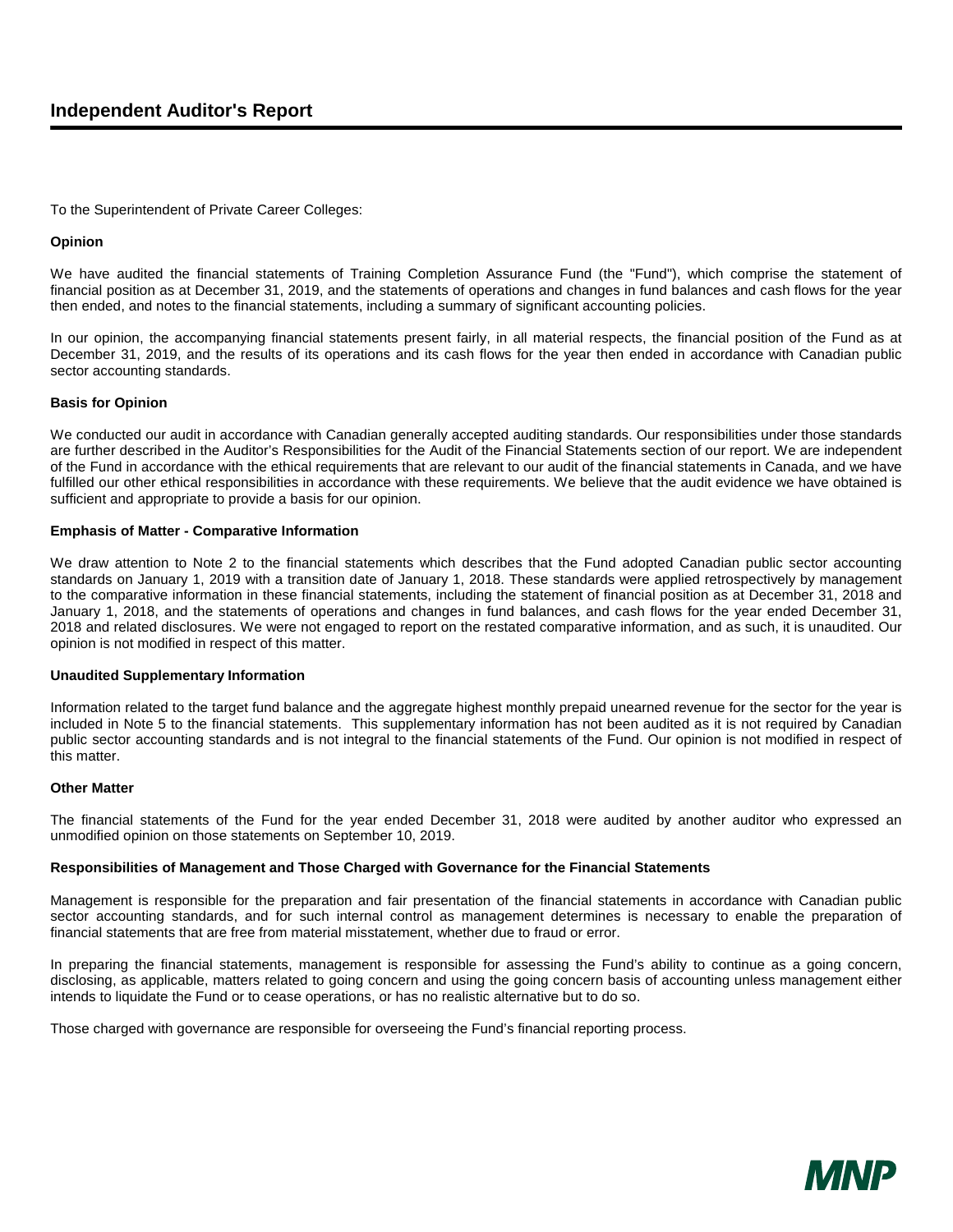#### **Auditor's Responsibilities for the Audit of the Financial Statements**

Our objectives are to obtain reasonable assurance about whether the financial statements as a whole are free from material misstatement, whether due to fraud or error, and to issue an auditor's report that includes our opinion. Reasonable assurance is a high level of assurance, but is not a guarantee that an audit conducted in accordance with Canadian generally accepted auditing standards will always detect a material misstatement when it exists. Misstatements can arise from fraud or error and are considered material if, individually or in the aggregate, they could reasonably be expected to influence the economic decisions of users taken on the basis of these financial statements.

As part of an audit in accordance with Canadian generally accepted auditing standards, we exercise professional judgment and maintain professional skepticism throughout the audit. We also:

- Identify and assess the risks of material misstatement of the financial statements, whether due to fraud or error, design and perform audit procedures responsive to those risks, and obtain audit evidence that is sufficient and appropriate to provide a basis for our opinion. The risk of not detecting a material misstatement resulting from fraud is higher than for one resulting from error, as fraud may involve collusion, forgery, intentional omissions, misrepresentations, or the override of internal control.
- Obtain an understanding of internal control relevant to the audit in order to design audit procedures that are appropriate in the circumstances, but not for the purpose of expressing an opinion on the effectiveness of the Fund's internal control.
- Evaluate the appropriateness of accounting policies used and the reasonableness of accounting estimates and related disclosures made by management.
- Conclude on the appropriateness of management's use of the going concern basis of accounting and, based on the audit evidence obtained, whether a material uncertainty exists related to events or conditions that may cast significant doubt on the Fund's ability to continue as a going concern. If we conclude that a material uncertainty exists, we are required to draw attention in our auditor's report to the related disclosures in the financial statements or, if such disclosures are inadequate, to modify our opinion. Our conclusions are based on the audit evidence obtained up to the date of our auditor's report. However, future events or conditions may cause the Fund to cease to continue as a going concern.
- Evaluate the overall presentation, structure and content of the financial statements, including the disclosures, and whether the financial statements represent the underlying transactions and events in a manner that achieves fair presentation.

We communicate with those charged with governance regarding, among other matters, the planned scope and timing of the audit and significant audit findings, including any significant deficiencies in internal control that we identify during our audit.

Mississauga, Ontario Chartered Professional Accountants

July 28, 2020 Licensed Public Accountants

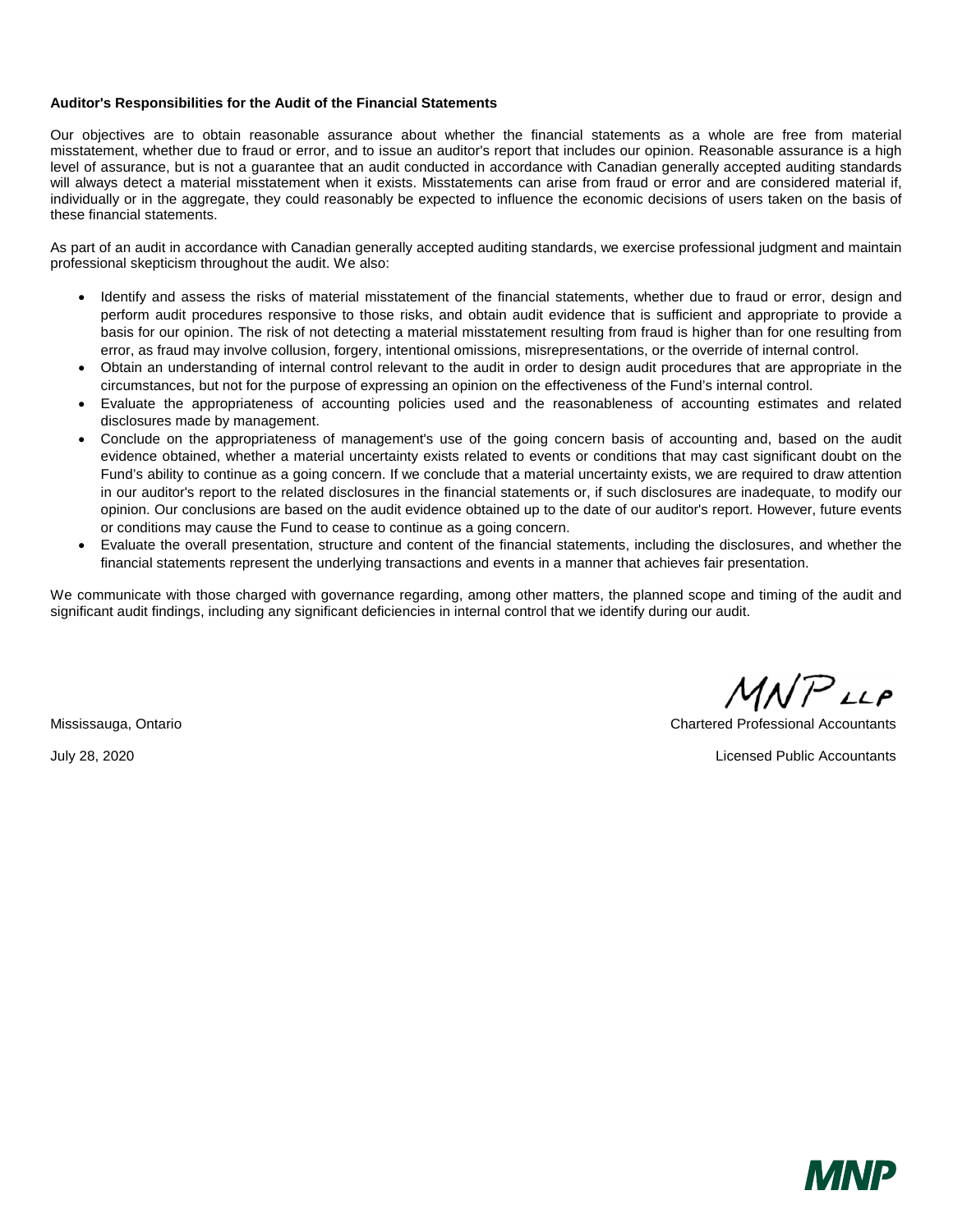# **Training Completion Assurance Fund**

**Statement of Financial Position**

*As at December 31, 2019*

|                                                                                                           | 2019             | 2018<br>(Note 2)  | January 1<br>2018<br>(Note 2) |
|-----------------------------------------------------------------------------------------------------------|------------------|-------------------|-------------------------------|
| <b>Assets</b>                                                                                             |                  |                   |                               |
| <b>Current</b>                                                                                            |                  |                   |                               |
| Cash                                                                                                      | 14,842,934       | 14,245,058        | 13,550,327                    |
| Premiums receivable<br>Interest receivable                                                                | 447,698          | 319,619           | 324,344<br>32,913             |
|                                                                                                           | 15,290,632       | 14,564,677        | 13,907,584                    |
| <b>Liabilities</b>                                                                                        |                  |                   |                               |
| <b>Current</b>                                                                                            |                  |                   |                               |
| Accounts payable and accrued liabilities<br>Student refunds, training completion and travel costs payable | 23,797<br>19,677 | 26,397<br>211,367 | 24,211<br>164,739             |
| Deferred forfeited securities (Note 4)                                                                    | 110,058          | 12,049            | 19,460                        |
| Deferred premium revenue                                                                                  | 149,523          | 150,357           | 173,703                       |
|                                                                                                           | 303,055          | 400,170           | 382,113                       |
|                                                                                                           |                  |                   |                               |
| <b>Net Assets</b>                                                                                         |                  |                   |                               |
| Fund balance (Note 5)                                                                                     | 14,987,577       | 14,164,507        | 13,525,471                    |
|                                                                                                           | 15,290,632       | 14,564,677        | 13,907,584                    |

**Approved by the Superintendent of Private Career Colleges**

**Superintendent**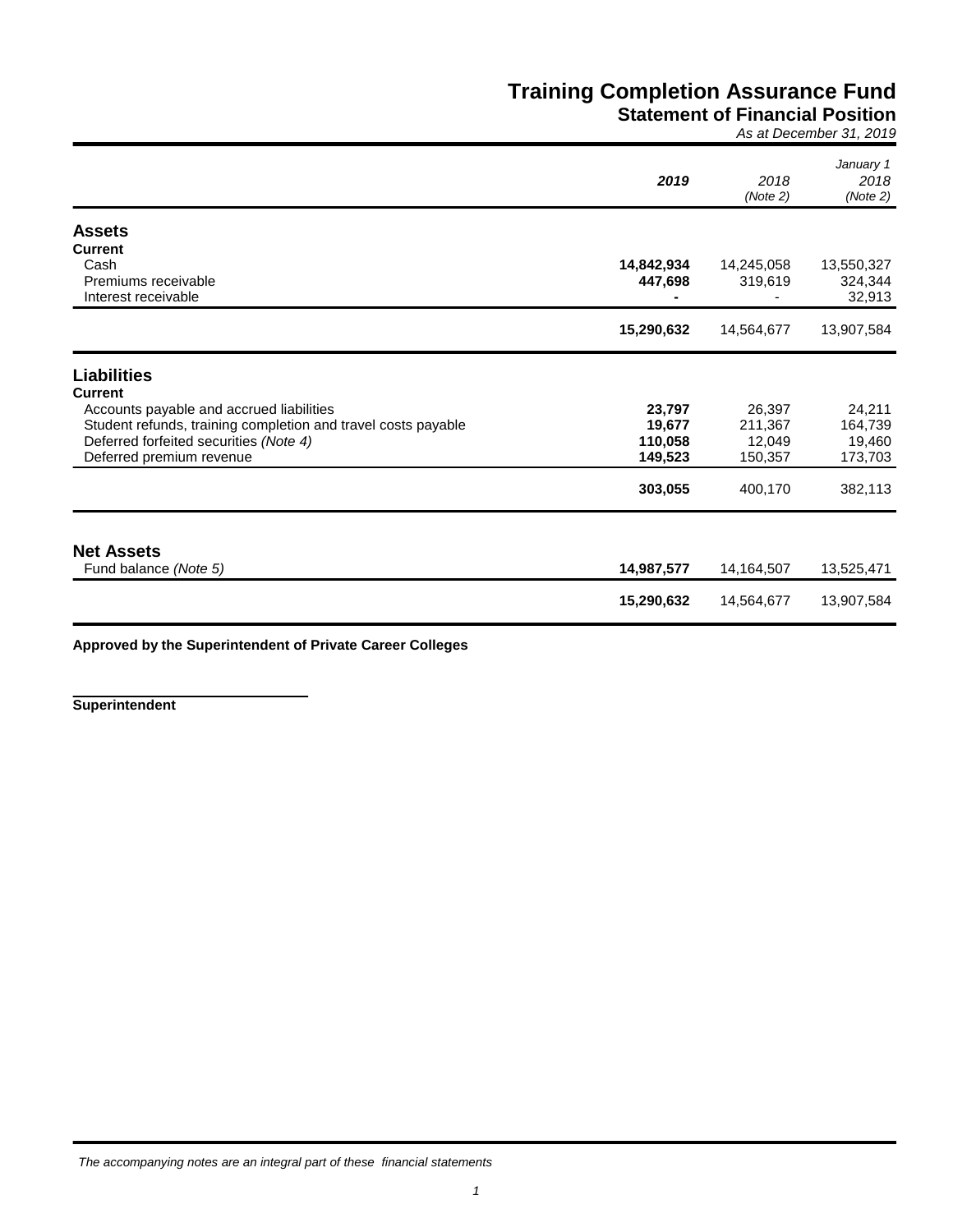## **Training Completion Assurance Fund**

### **Statement of Operations and Changes in Fund Balance**

*For the year ended December 31, 2019*

|                                            | 2019       | 2018       |
|--------------------------------------------|------------|------------|
| <b>Revenue</b>                             |            |            |
| <b>Premiums</b>                            | 1,101,049  | 821,312    |
| Earned financial securities (Note 4)       | 23,955     | 32,985     |
| Interest and penalties on overdue accounts | 3,371      | 2,341      |
| Interest on investments                    | 240,855    | 192,571    |
|                                            | 1,369,230  | 1,049,209  |
| <b>Expenses</b>                            |            |            |
| Training completion costs (Note 6)         | 286,632    | 209,313    |
| Administrative (Note 7)                    | 172,565    | 169,408    |
| Student refunds (Note 6)                   | 61,119     | 623        |
| Professional fees                          | 21,197     | 26,396     |
| Bad debts                                  | 4,647      | 4,433      |
|                                            | 546,160    | 410,173    |
| <b>Excess of revenue over expenses</b>     | 823,070    | 639,036    |
| Fund balance, beginning of year            | 14,164,507 | 13,525,471 |
| Fund balance, end of year                  | 14,987,577 | 14,164,507 |

*The accompanying notes are an integral part of these financial statements*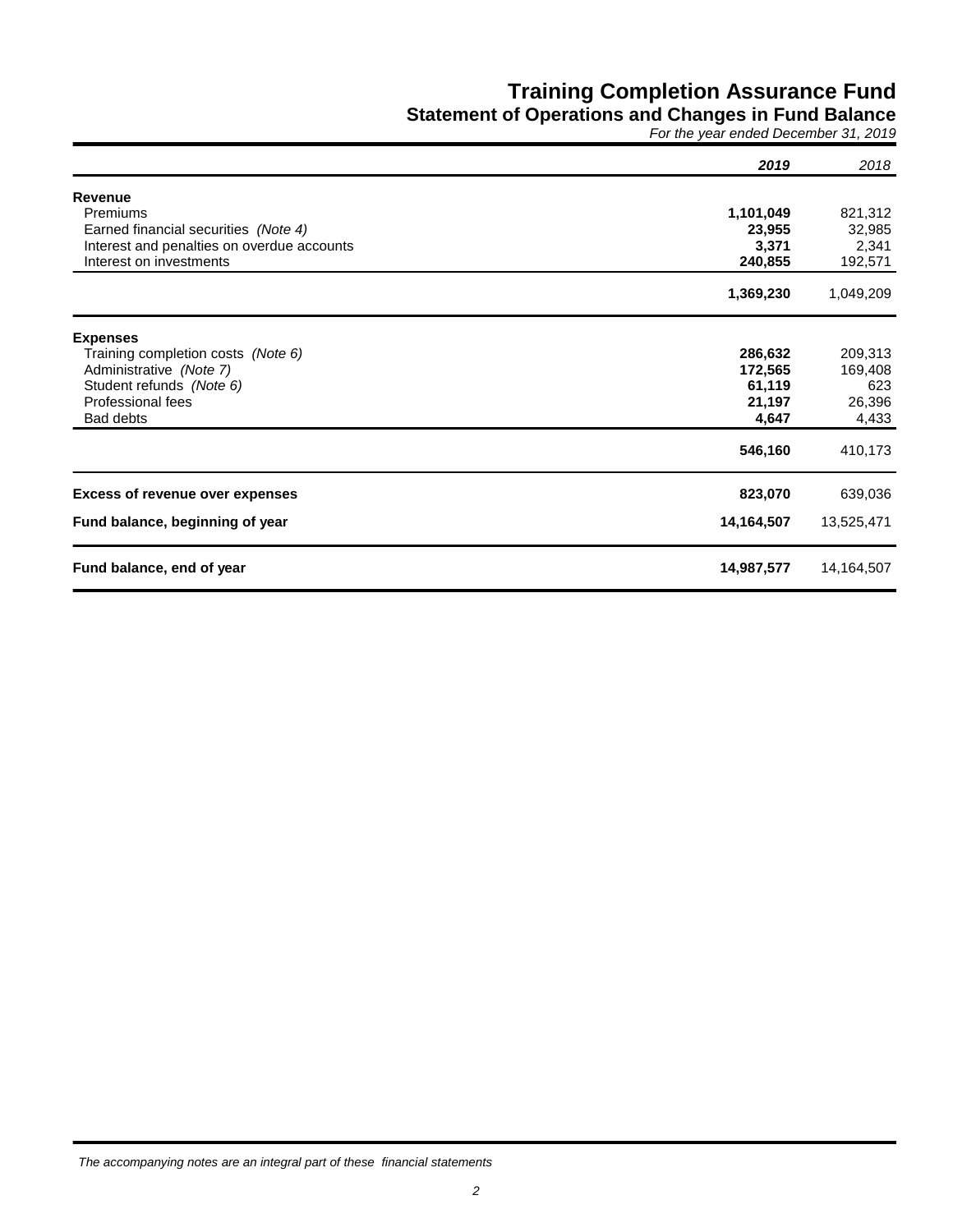**Training Completion Assurance Fund**

## **Statement of Cash Flows**

*For the year ended December 31, 2019*

|                                                                                                | 2019                 | 2018               |
|------------------------------------------------------------------------------------------------|----------------------|--------------------|
| Cash provided by (used for) the following activities<br>Operating                              |                      |                    |
| Excess of revenue over expenses                                                                | 823,070              | 639,036            |
|                                                                                                | 823,070              | 639,036            |
| Changes in working capital accounts<br>Premiums receivable                                     | (128,079)            | 4,724              |
| Interest receivable<br>Accounts payable and accrued liabilities                                | (2,600)              | 32,913<br>2,187    |
| Student refunds, training completion and travel costs payable<br>Deferred forfeited securities | (191, 690)<br>98,009 | 46,628<br>(7, 411) |
| Deferred premium revenue                                                                       | (834)                | (23, 346)          |
| Increase in cash                                                                               | 597,876              | 694,731            |
| Cash, beginning of year                                                                        | 14,245,058           | 13,550,327         |
| Cash, end of year                                                                              | 14,842,934           | 14,245,058         |

#### *The accompanying notes are an integral part of these financial statements*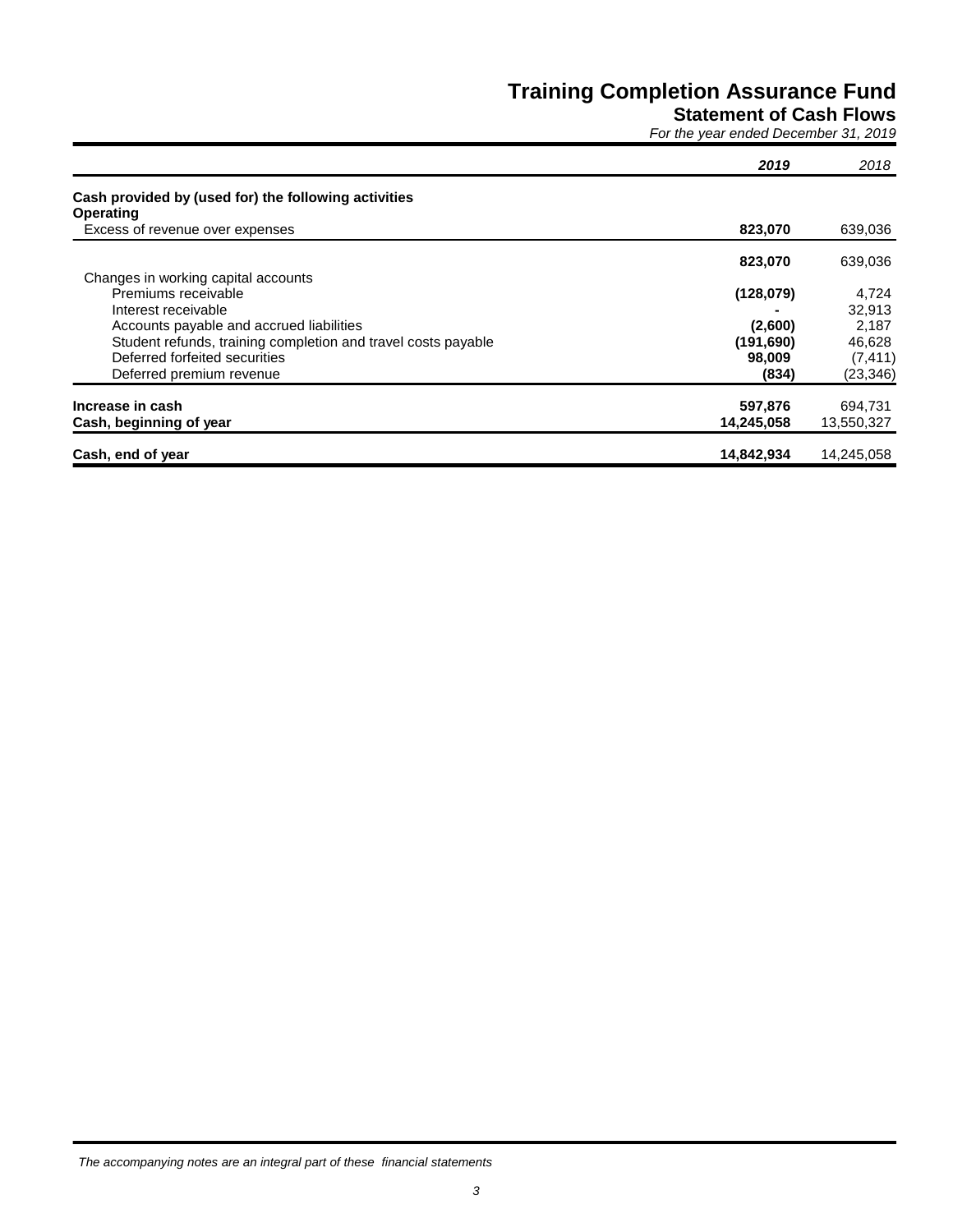#### **1. Incorporation and nature of the organization**

Training Completion Assurance Fund (the "Fund") was established under the Private Career Colleges Act, 2005 (the "Act") and is a non-profit entity and is not subject to income taxes. The Fund launched January 1, 2007 for the purpose of providing students who are attending a Private Career College ("PCC") that closes, the option of completing their training elsewhere or receiving a refund.

The Fund is administered by the government and supported by mandatory premiums paid by private career colleges. The money is held in a Special Purpose Account of the Consolidated Revenue Fund.

The Fund has an Advisory Board which is appointed by the Minister of Training, Colleges and Universities (Minister) to provide advice and make recommendations to the Superintendent with respect to the administration of the fund.

#### **2. Impact of adopting Canadian public sector accounting standards**

These are the Fund's first financial statements prepared in accordance with Canadian public sector accounting standards (PSAS). The accounting policies in Note 3 have been applied in preparing the financial statements for the year ended December 31, 2019, the comparative information for the year ended December 31, 2018, and the opening public sector accounting standards' statement of financial position as at January 1, 2018 (the Fund's date of transition to public sector accounting standards). Change in accounting standards had no impact on balances previously reported as at December 31, 2018.

#### **3. Significant accounting policies**

These financial statements are the representations of management, prepared in accordance with Canadian public sector accounting standards using the standards applicable to government not-for-profit organizations, including the following significant accounting policies:

#### *Revenue recognition*

The Fund follows the deferral method of accounting for revenues. Restricted revenues are recognized as revenue in the year in which the related expenses are incurred. Unrestricted revenues are recognized as revenue when received or receivable if the amount to be received can be reasonably estimated and collection is reasonably assured.

Premiums revenues are recognized as revenue over the period to which they relate to. Deferred revenue represents premiums received in advance.

Investment income is recognized on an accrual basis.

#### *Cash*

Cash is comprised of cash on deposit with the Special Purpose Account and earns interest at the rate of three month treasury bills. For 2019 the annual rates ranged from 1.62% to 1.69%.

#### *Forfeited security*

The Superintendent may declare the security provided by a PCC under PCCA S.32 to be forfeited if either of the following events occurs:

- 1) A PCC has ceased to operate or discontinues all vocational programs before some of the students enrolled in the programs had completed their training.
- 2) The Superintendent has issued a proposal to suspend, revoke or refuse to renew a PCC's registration.

If the Superintendent decides to declare a security to be forfeited, he or she shall do so within 12 months of having knowledge of the occurrence of the event that gave rise to the decision. In the event that there is a residual amount of financial security after a 12 month period has elapsed without additional student claims, the remaining funds will be released to the closed PCC.

#### *Late premium penalties*

Simple interest is applied on outstanding accounts receivable at the rate specified by the Ministry of Finance.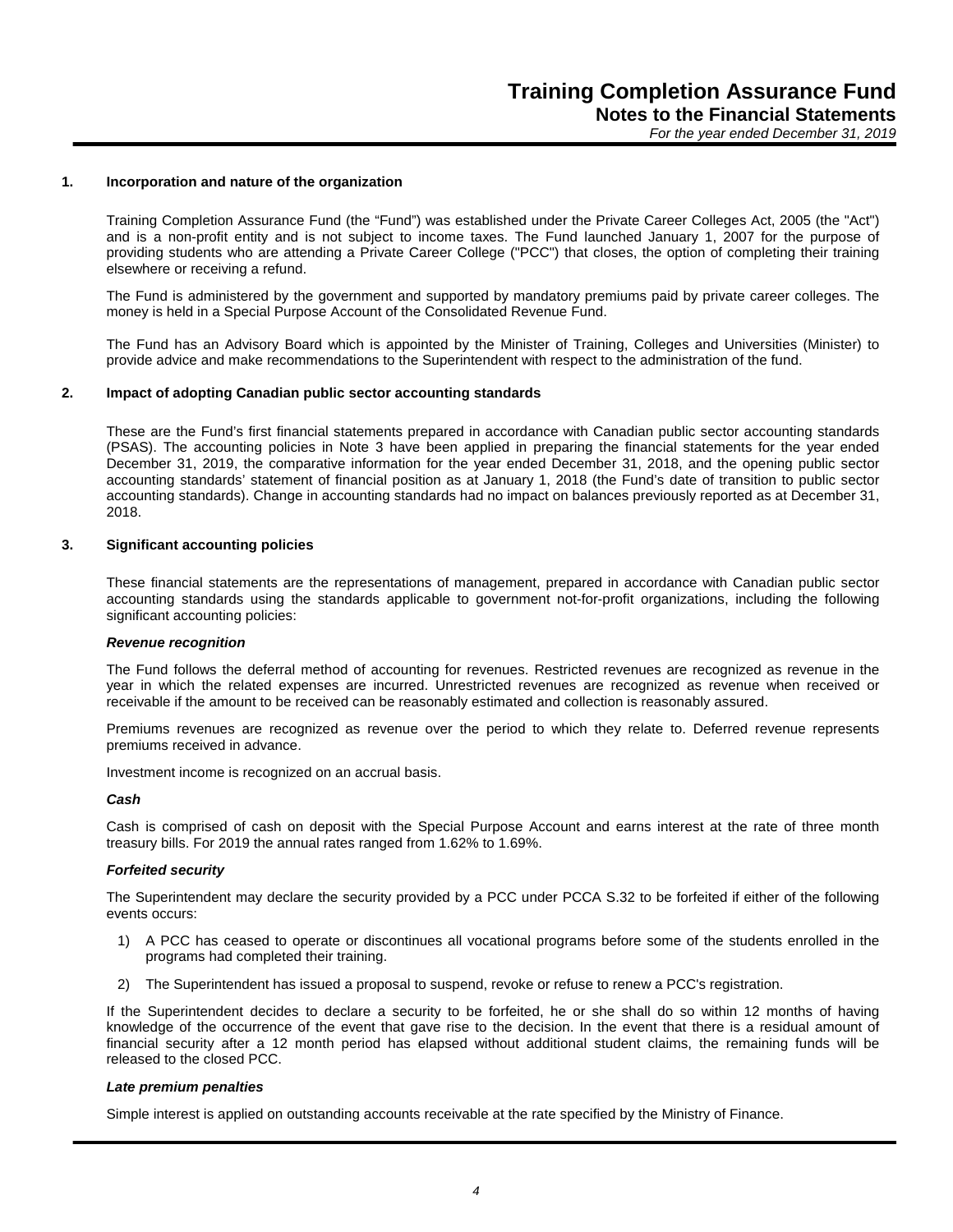#### **3. Significant accounting policies** *(Continued from previous page)*

#### *Financial instruments*

The Fund recognizes its financial instruments when the Fund becomes party to the contractual provisions of the financial instrument. All financial instruments are initially recorded at their fair value.

The Fund subsequently measures financial instruments at cost or amortized cost less impairment. The Fund assesses impairment of all of its financial assets measured at cost or amortized cost. When there is an indication of impairment, the Fund determines whether it has resulted in a significant adverse change in the expected timing or amount of future cash flows during the year. If so, the Fund reduces the carrying amount of any impaired financial assets to the present value of cash flows expected to be generated by holding the assets.

Transaction costs directly attributable to the origination, acquisition, issuance or assumption of financial instruments subsequently measured at fair value are immediately recognized in excess (deficiency) of revenue over expenses for the current period. Conversely, transaction costs are added to the carrying amount for those financial instruments subsequently measured at cost or amortized cost.

#### *Measurement uncertainty (use of estimates)*

The preparation of financial statements in conformity with Canadian public sector accounting standards requires management to make estimates and assumptions that affect the reported amounts of assets and liabilities and disclosure of contingent assets and liabilities at the date of the financial statements, and the reported amounts of revenues and expenses during the reporting period.

Accounts receivable are stated after evaluation as to their collectability and an appropriate allowance for doubtful accounts is provided where considered necessary.

These estimates and assumptions are reviewed periodically and, as adjustments become necessary they are reported in excess of revenues over expenses in the periods in which they become known.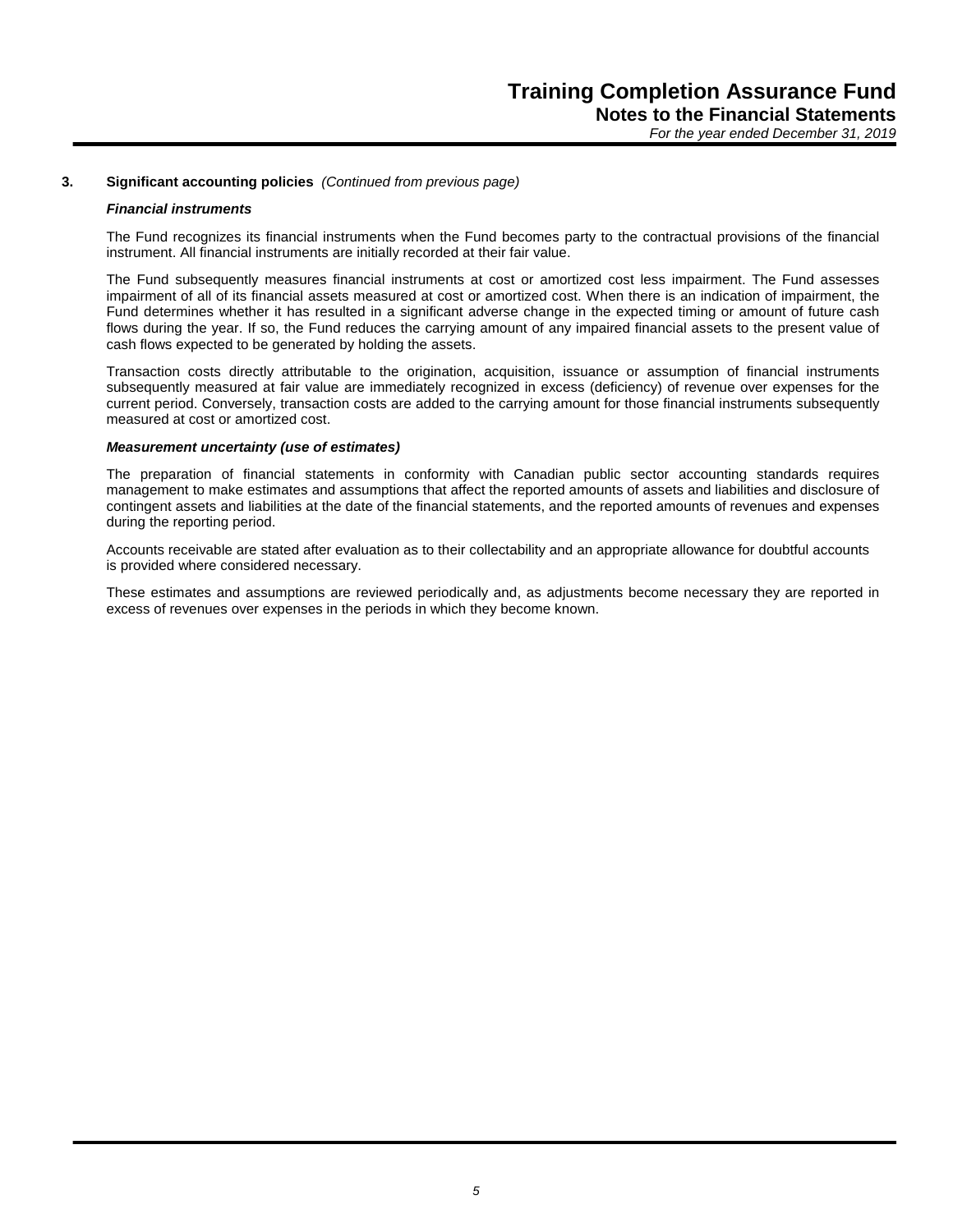### **4. Deferred forfeited securities**

PCCs are required to post financial security in the amount of 10% of projected gross vocational revenue at initial registration and 25% of the highest monthly prepaid unearned revenue collected in a given fiscal year at renewal. In both cases, this amount is a minimum of \$10,000. However, the Superintendent has the authority to increase the security amount as necessary to provide appropriate protection for the students of a PCC. Registered charities are exempt from the financial security requirement.

Financial security acts as a protection measure for the Fund in the event a PCC closes and does not fulfill its obligation to train out existing students. The closed PCC's financial security is used first to train out or provide refunds to students before the Fund is accessed.

There are three types of financial security that can be posted:

- 1) A surely bond guaranteed by a surety company or another guarantor;
- 2) A letter of credit issued by a bank or financial institution that is supervised or examined by the central bank of Canada or another governmental authority in Canada; or
- 3) A personal bond accompanied by collateral security issued by Canada or by any province of Canada.

Deferred forfeited securities represent forfeited securities received due to closed PCCs that is in excess of related expenses incurred to date and is, therefore, related to expenses incurred in subsequent years. Changes in the deferred forfeited securities balances are as follows:

|                                            | Year of<br>closure | <b>Balance,</b><br>beginning<br>of year | <b>Funds</b><br>received | Recognized<br>as revenue in<br>the year | <b>Refunds to</b><br><b>PCCs</b> | Balance,<br>end of year |
|--------------------------------------------|--------------------|-----------------------------------------|--------------------------|-----------------------------------------|----------------------------------|-------------------------|
| Canadian Aesthetic Academy                 | 2012               | \$<br>$(55)$ \$                         | $\blacksquare$           | \$                                      | \$<br>$\blacksquare$             | (55)                    |
| 1640534 Ontario Inc. o/a                   | 2015               | 12,104                                  | $\blacksquare$           |                                         | $\blacksquare$                   | 12,104                  |
| Liaison College                            |                    |                                         |                          |                                         |                                  |                         |
| Emmanuel Academy of                        | 2018               |                                         | 23,955                   | 23,955                                  | $\blacksquare$                   |                         |
| Business, Healthcare and                   |                    |                                         |                          |                                         |                                  |                         |
| Technology Inc.                            |                    |                                         |                          |                                         |                                  |                         |
| New Way Truck & Forklift<br>Driving School | 2019               |                                         | 61,000                   |                                         |                                  | 61,000                  |
| 1998204 Ontario Ltd. o/a                   | 2019               |                                         | 14,024                   |                                         | $\blacksquare$                   | 14,024                  |
| Windsor Welding Institute                  |                    |                                         |                          |                                         |                                  |                         |
| Ottawa Aviation Service Inc.               | 2019               |                                         | 22,985                   |                                         |                                  | 22,985                  |
|                                            |                    | 12,049                                  | 121,964                  | 23,955                                  |                                  | 110,058                 |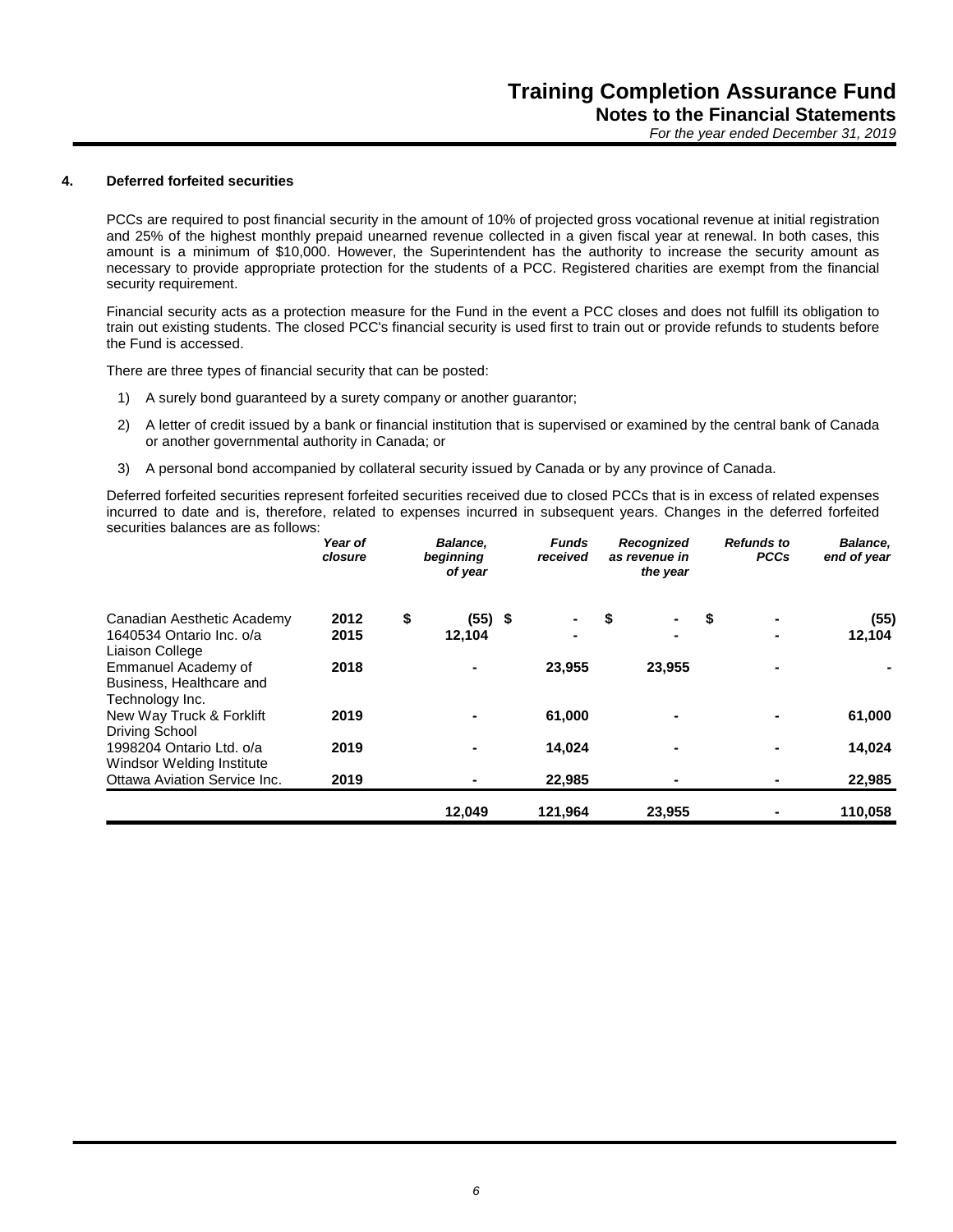### **5. Fund balance**

Under the regulations to the Act, the target fund balance is 17.5% of the highest monthly prepaid unearned revenue of the sector in the previous fiscal year. A surcharge is applied to premium so long as the fund balance is below the target level.

As of December 31, 2019 highest monthly prepaid unearned revenue for the sector was approximately \$88.9 million (December 31, 2018 - \$71.6 million). The fund balance at year end represents 16.9% (2018 - 19.8%) of the highest monthly prepaid unearned revenue for the sector.

#### **6. Closed PCC payments**

During 2019, the Fund incurred expenses for the purpose of student refunds and training completion costs as follows:

|                                                                 | Year of<br>closure | <b>Student</b><br>refunds | Training<br><b>Completion</b><br>costs | Total   |
|-----------------------------------------------------------------|--------------------|---------------------------|----------------------------------------|---------|
| King George International Business College                      | 2017               |                           | 15.714                                 | 15.714  |
| FlyCanadian Inc.                                                | 2018               | 55,898                    | 207,785                                | 263,683 |
| Emmanuel Academy of Business, Healthcare and<br>Technology Inc. | 2018               | 5,221                     | 63,133                                 | 68,354  |
|                                                                 |                    | 61,119                    | 286.632                                | 347,751 |

Included in accounts payable is \$19,677 (2018 - \$211,367) related to student refunds and completion costs claimed during the year.

In 2019, three PCCs closed. Although costs are likely to be incurred as a result of these closures, no amount has been accrued as they cannot be reasonably estimated.

### **7. Allocation of expenses**

The Fund is administered by the Superintendent of PCCs. The accounts receivable function is managed by Ontario Shared Services ("OSS"). On behalf of the Fund, OSS provides accounts receivable invoicing, collections, aging accounts and interest calculations.

The Fund covers the expenses incurred by the Superintendent for purpose of the administration and management of the Fund. The Fund recognized and reimbursed the Superintendent for the following administration expenses incurred during the year:

|                                            | 2019    | 2018    |
|--------------------------------------------|---------|---------|
| Directors and officers liability insurance | 1.780   | 1.575   |
| Credit reports                             | 12.000  | 11.038  |
| Administration cost recovery charges       | 148,878 | 148,878 |
| <b>Account Services</b>                    | 9.907   | 7.917   |
|                                            | 172.565 | 169.408 |